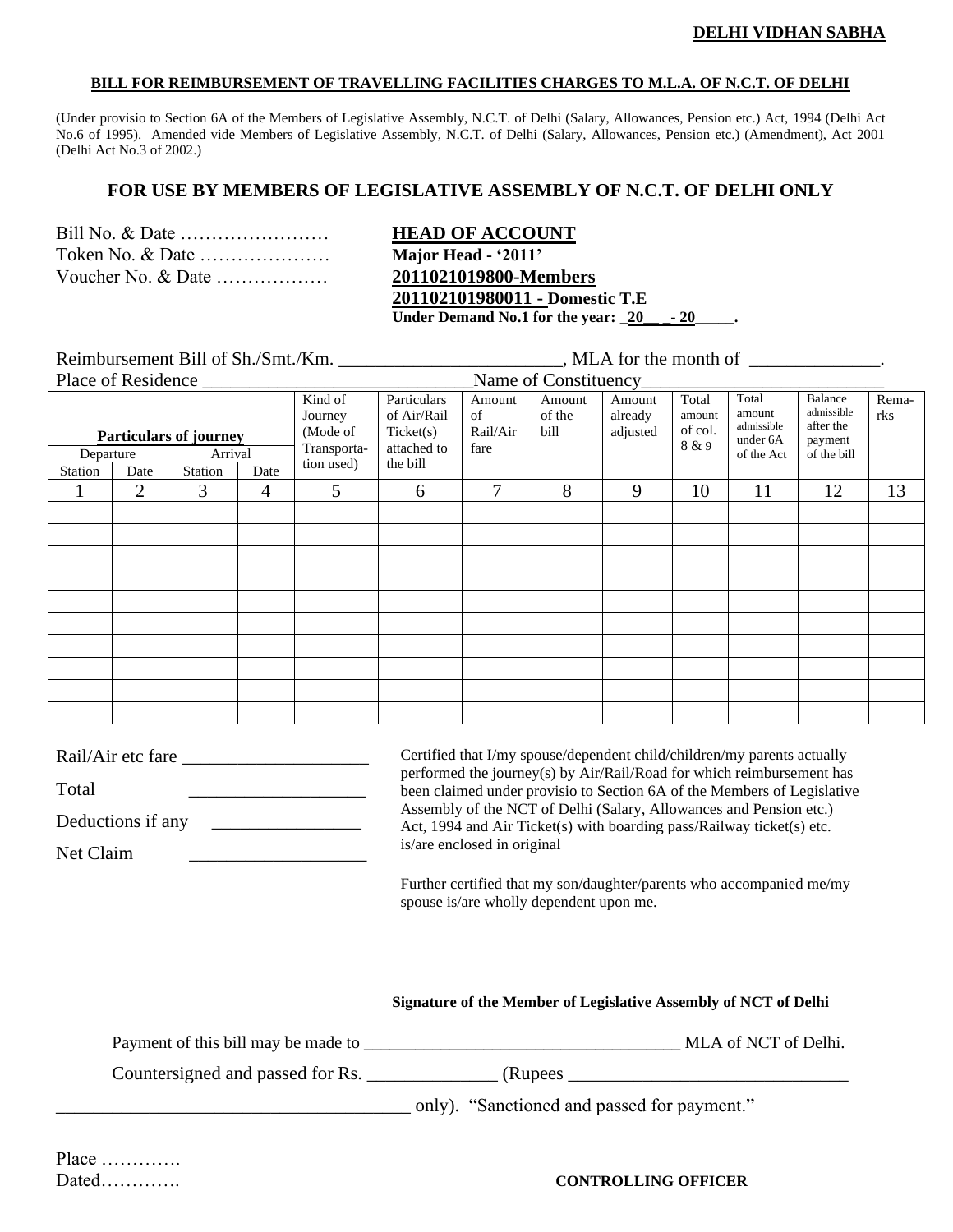## **DELHI VIDHAN SABHA**

# **FOR USE IN ACCOUNTS BRANCH/PAY & ACCOUNTS OFFICE**

|                              |                 | only)                                       |
|------------------------------|-----------------|---------------------------------------------|
|                              |                 |                                             |
|                              |                 |                                             |
|                              |                 |                                             |
|                              |                 | To be filled by PAO                         |
|                              |                 | Pay and Accounts Officer/Cheque Drawing DDO |
|                              | (Post Check)    |                                             |
| <b>Admitted</b>              |                 |                                             |
| Objected                     |                 |                                             |
| <b>Reasons for objection</b> |                 |                                             |
| Acctt./Sr.Acctt.             | Jr. A.O./A.A.O. | Pay & Accounts Officer                      |